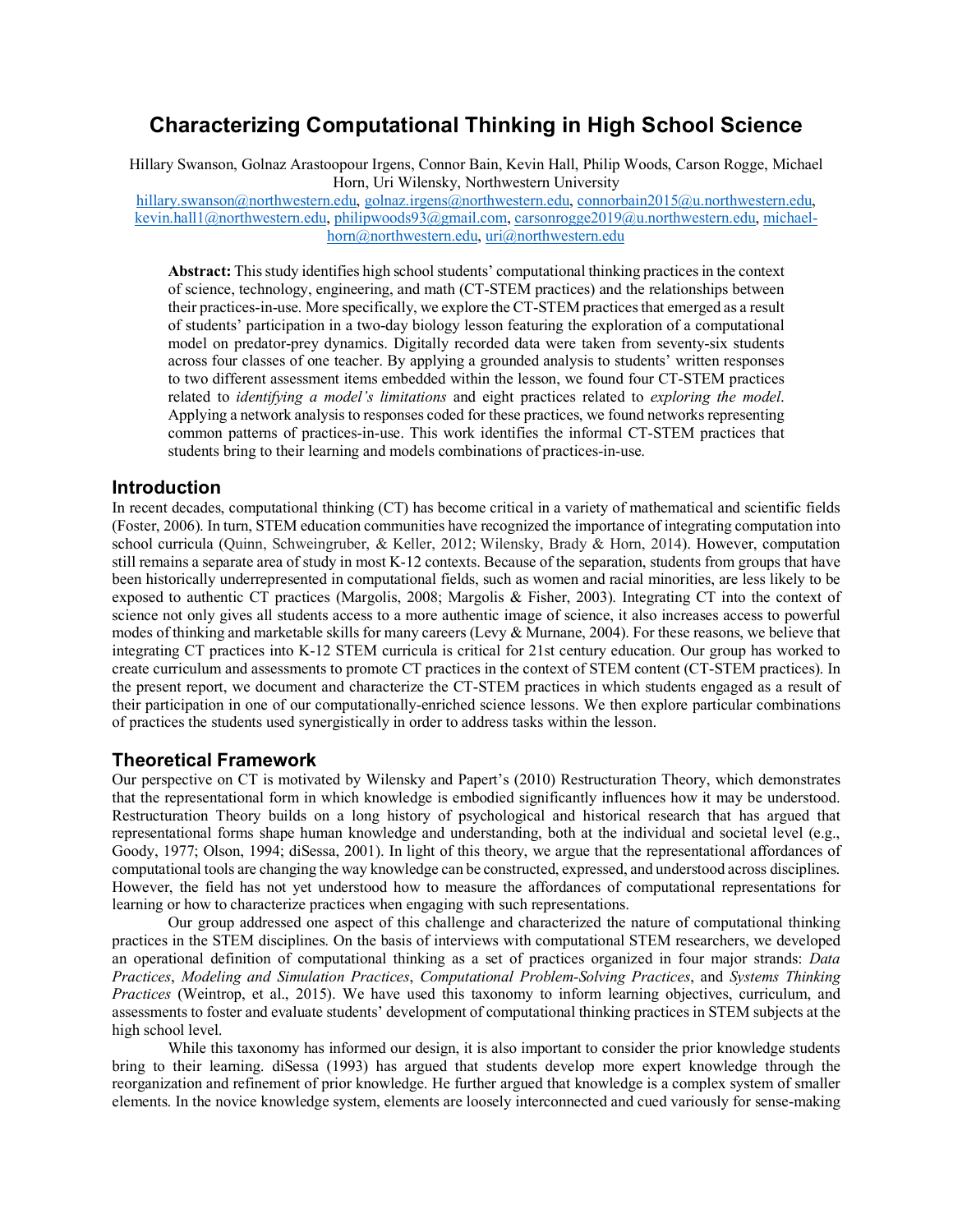depending on context. In the expert knowledge system, elements are more reliably connected and cued more consistently in contexts where they are productive. Learning (and the transition from novice to expert) occurs through the reorganization and refinement of the networks of elements in the knowledge system. The novice knowledge system is therefore viewed as a resource rich with potentially productive building blocks for the construction of more expert knowledge networks. Research within the KiP program has documented elements of naïve knowledge in a variety of forms including (but not limited to) intuitions for why things work the way they do (diSessa, 1993), naïve epistemologies (Hammer & Elby, 2002), and competencies for representational practices (diSessa & Sherin, 2000).

Such networks of novice and expert knowledge systems can be visualized and analyzed through network analysis tools. In general, network analyses trace the flow of information, uncover prominent patterns in networks, and detect the effects of such patterns. In social network analysis, for example, researchers examine patterns among people's interactions, where the nodes of the network represent people and links among the nodes represent how strongly certain people are connected (Freeman, 2006). To measure connections among CT-STEM practices, however, the nodes do not represent people, but rather represent the knowledge and skills of one individual. These nodes are elements identified in discourse (e.g., written documents, conversations, or actions), and the links represent the individual's associations between nodes. These links are analytically determined when elements co-occur in the discourse. Researchers have shown that co-occurrences of concepts in a given segment of discourse data are good indicators of cognitive connections (Arastoopour, 2016; Lund & Burgess, 1996). In effect, discourse networks allow us to analyze the connections among CT-STEM practices.

One tool for developing such discourse networks is *Epistemic Network Analysis* (ENA) (Shaffer et al., 2009; Shaffer, Collier, & Ruis, 2016; Shaffer & Ruis, 2017). ENA measures when and how often students make links between domain-relevant elements during their work. It accomplishes this by measuring the co-occurrences of discourse elements and representing them in weighted network models–meaning when someone repeatedly makes a link between elements, the weight of the link between those elements is greater. Furthermore, ENA enables researchers to compare networks both visually and through summary statistics that reflect the weighted structure of connections (Collier, Ruis, & Shaffer, 2016). Thus, researchers can use ENA to not only model discourse networks, but also quantitatively compare the discourse networks of various individuals and groups of people.

In this study, we take a KiP lens to students' activity in the context of our curriculum and chart the space of the informal CT-STEM practicesin which they engage. We then use ENA to model the relationships between students' practices in the context of instructional tasks. The specific research questions we address are: (1) What is the character of students' CT-STEM practices that emerge in the context of one biology lesson? and (2) How are the practices connected when students use them to accomplish a particular task within the lesson?

## **Methods**

We approached our research questions by analyzing data from the fifth iteration of a design-based research cycle (Collins, Joseph, Bielaczyc, 2004). The implementation spanned the 2016-2017 school year and was tested in eight classrooms across three partner high schools in a large Midwestern city. Over the course of the school year, students ranging from grades 9 – 12, participated in three CT science lessons, each lesson approximately two days in length. In order to understand the character and connectedness of CT-STEM practices that students enacted in our curricular lessons, we conducted a fine-grained analysis of a smaller sample of student work produced in the context of a single high school biology lesson which focused on predator-prey dynamics and ecosystem stability. For this preliminary analysis, we chose to investigate the work of the students of one participating biology teacher.

## Lesson Description

"Ecosystem Stability" is a 2-hour biology lesson designed to engage students in CT-STEM practices within the *Modeling and Simulation* strand of our taxonomy. This lesson builds on ecology lessons designed for high school biology classes (Wilensky & Reisman, 2006; Wagh, Cook-Whitt, & Wilensky, 2017). For this lesson, students explored population dynamics in a NetLogo (Wilensky, 1999) simulation of an ecosystem consisting of three organisms (grass, sheep, and wolves) (Wilensky, 1997). Students investigated the population-level effects of parameters for individual organisms (such as initial population and reproduction rate) by running the simulation with different values for each organism. Through their exploration, the students learned about the complex population dynamics that emerge from the interactions between individual organisms. In this way, students both learned about factors affecting the balance of an ecosystem and developed practices related to using and assessing computational models (e.g., *exploring a model by changing parameters*; *identifying simplifications made by a model*).

# Participants and Data Collection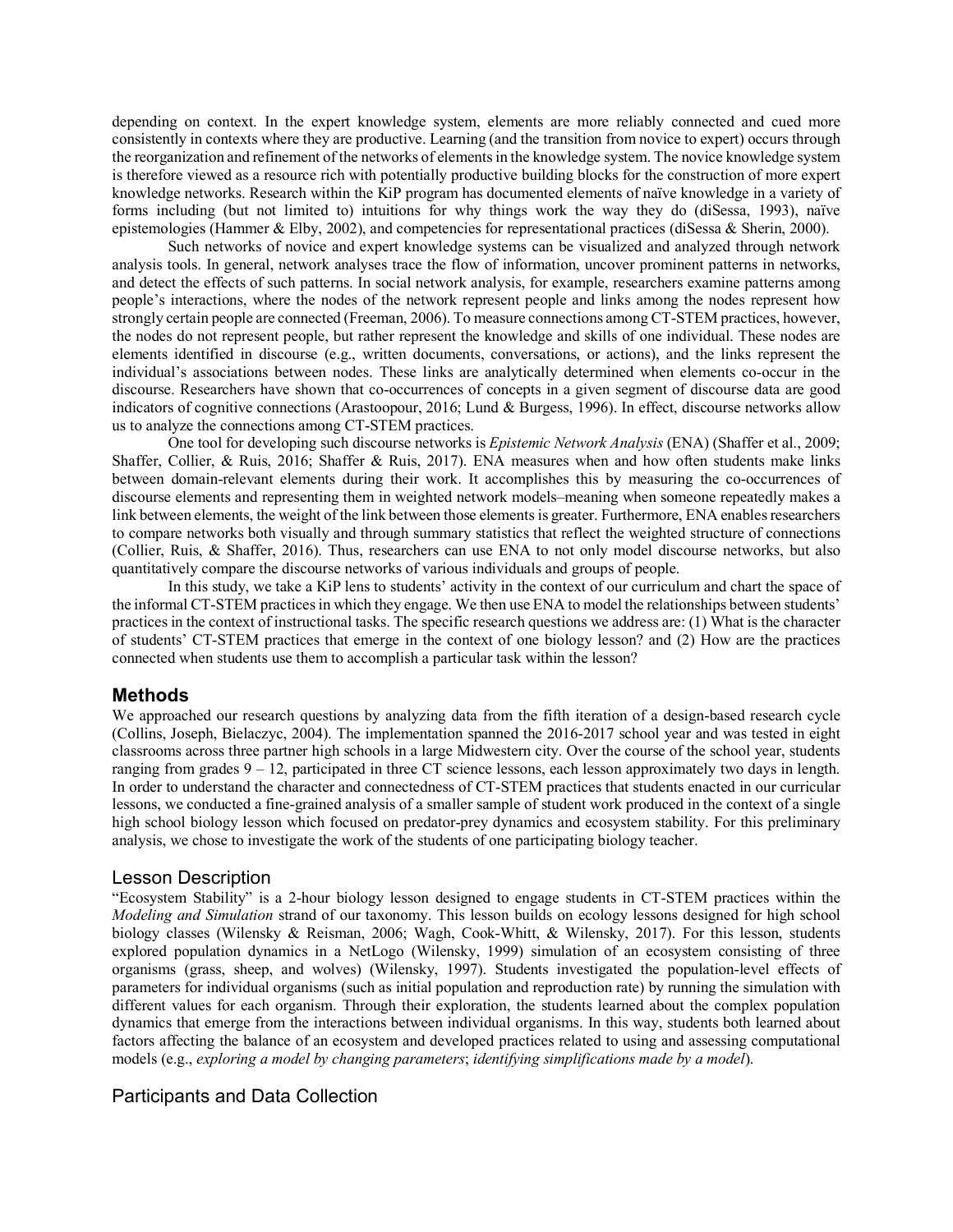The lesson was implemented during the fall of 2016 in the five regular biology classes of Ms. Buckthorn, a 9<sup>th</sup> grade biology teacher at Greenboro High School. Seventy-six 9<sup>th</sup> grade students participated in the lesson. Ms. Buckthorn's students were representative of the students at Greenboro (44% White, 29.4% Black, 18% Hispanic, 5.6% Asian, 2.4% Native American, Pacific Islander, or Bi-Racial; 40.5% low-income; 4.2% English Learners; 12% IEP students).

Data were collected in the form of student responses to assessment items embedded in the lesson. Student responses to two particular prompts were coded for this analysis. The first prompt was "*Describe 3 limitations of using a model like this to make predictions about what could happen in the real world*." This prompt was designed to engage students in CT-STEM practices related to *identifying the simplifications made by a model*, a practice within the *Modeling and Simulation* strand of the taxonomy. These practices are important to students' epistemological development, as they relate to their understanding of a computational model as a tool that is both powerful and limited with regards to the construction of new knowledge. The second prompt followed a challenge that asked students to adjust parameters to stabilize the system (i.e., keep both the wolf and sheep populations from going extinct). This prompt had two parts: "*Which specific variable(s) did you change and how did you change them?*" and "*Explain why you made these changes. How do you think these changes helped to stabilize the ecosystem?*" It was designed to engage students in CT-STEM practices related to *exploring a model by changing parameters*, a practice also organized within the *Modeling and Simulation* strand of the taxonomy.

We addressed our first research question with a qualitative approach to characterize the nature of students' CT-STEM practices. We addressed our second research question by using a quantitative approach to explore the relationships between these practices. We began by conducting a grounded analysis of students' written responses to identify and characterize their CT-STEM practices within the *Modeling and Simulation* strand of the taxonomy under the general practice *identifying model limitations* or *exploring a model by changing parameters*. <sup>1</sup> We used these practices as the basis of coding schemes which we applied to student responses to the two questions from the lesson. Two researchers coded a subset of ten student responses from the data as a training set and calculated their inter-rater reliability using Cohen's Kappa. If the researchers had a kappa higher than .60, they split the dataset and coded the remainder of the responses. Cohen's Kappa statistics are reported in the findings for each code below.

In order to quantify the connections between practices-in-use, we used Epistemic Network Analysis (ENA). In this context, ENA measures when and how often students use CT-STEM practices together when addressing a particular question. The network representation allows for an examination of two aspects of student work: (1) the density of the networks, which shows how many practices a student is connecting and (2) the thickness of the links, which tells us which practices students are connecting more frequently. Additionally, ENA allows for the comparison of multiple student networks because it fixes each practice in the same Cartesian space for all students. Although ENA also provides other features such as an interpretable multi-dimensional projection space and offers a variety of confirmatory statistical analyses, in this study, we used only the basic weighted networks to conduct an exploratory analysis of the various student patterns of CT-STEM practices-in-use.

## **Findings**

Our findings focus on students' CT-STEM practices for *identifying model limitations* and *exploring a model by changing parameters*. We present our findings for research question 1 by characterizing student CT-STEM practices. We then present our findings for research question 2 by exploring the connections between practices-in-use.

## Research Question 1: Characterizing Student CT-STEM Practices

Through a grounded analysis, our team identified four CT-STEM practices relevant to *identifying the limitations of a model* in students' responses to prompt 1: "*Describe 3 limitations of using a model like this to make predictions about what could happen in the real world*." We identified eight CT-STEM practices relevant to *exploring a model by changing parameters* in students' responses to prompt 2: "*Which specific variable(s) did you change and how did you change them*? *Explain why you made these changes. How do you think these changes helped to stabilize the ecosystem*?" We present these CT-STEM practices and characterize and illustrate each with examples from the data.

#### Identifying Model Limitations

**Identifying general limitations.** Thirty-six students (47%, Cohen's Kappa = .61) addressed prompt 1 by noting general inaccuracies or missing factors as limitations of the model. For example, one student wrote: "This

 $<sup>1</sup>$  Although students' written work may not give us as complete a picture of their engagement in CT-STEM practices</sup> as, for example, video footage, student responses provide evidence of CT-STEM practices, as they often include descriptions of how the student engaged with computational tools.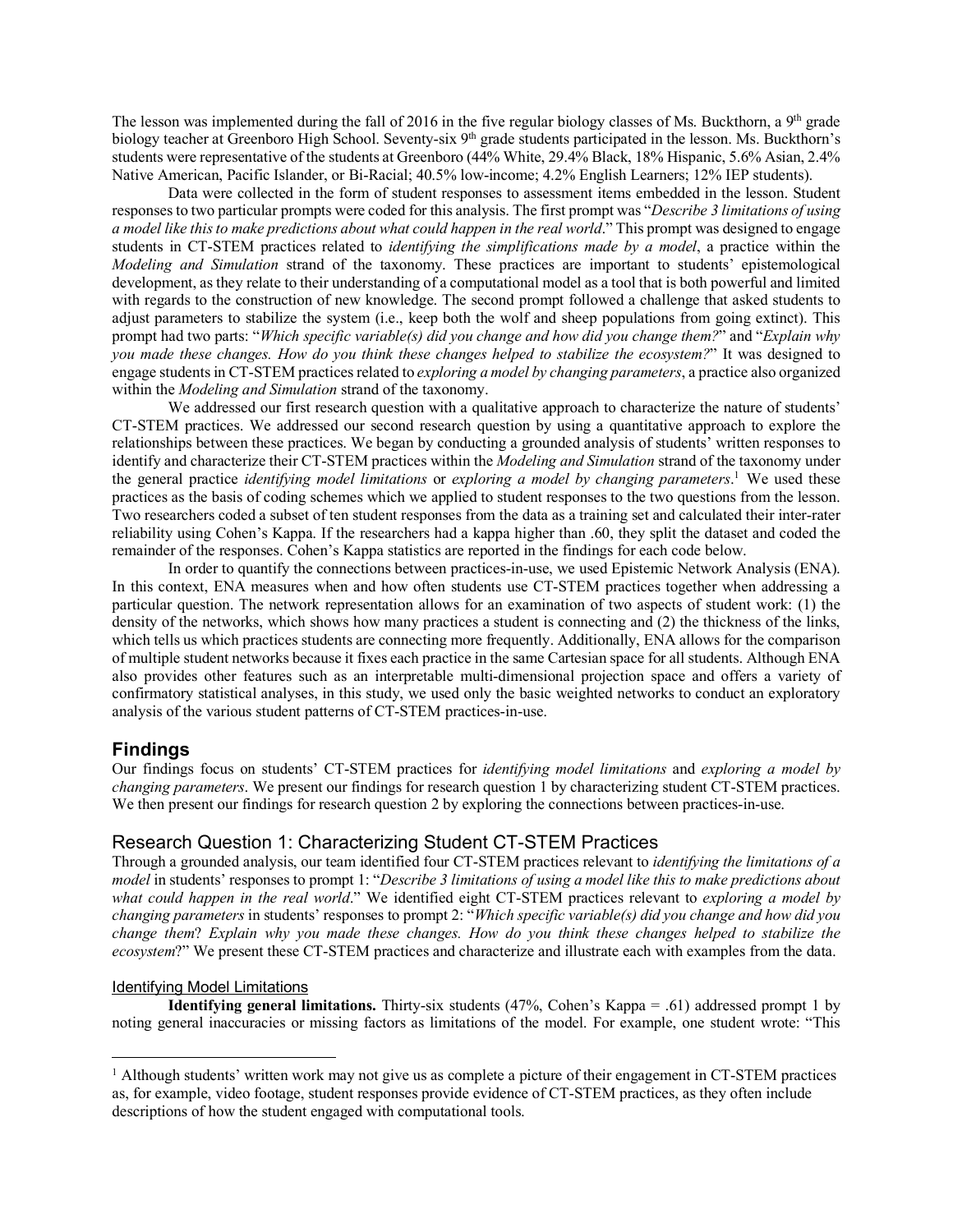model may not be accurate, and it does not factor in outside variables." This suggests these students are aware that the wolf-sheep model is an approximation of reality, but they have not engaged in careful thinking to identify particular inaccuracies or missing factors.

**Identifying visual representational limitations.** Nine students (11%, Cohen's Kappa = 1) noted visual inaccuracies as limitations of the model. One student wrote: "It isn't 3-D." This suggests that these students understand that the model is not an accurate depiction of reality. The model used presented a 2-D projection of the environment which is certainly an approximation of the true reality. However, this is not a "meaningful" limitation compared to other limitations that students mentioned, as in this case, the approximation does not influence the interactions between the elements of the model and therefore does not influence the outcome of any given simulation trial. In other words, wolf and sheep are confined to movement about the Cartesian plane and the addition of a third dimension would not influence any possible outcomes of this model.

**Identifying completeness limitations.** Forty-five students (60%, Cohen's Kappa = .65) offered specific elements or factors that were missing from the model. One student listed three missing or incomplete aspects of the model: "1. You only have two animals, 2. You don't have an entire country, 3. You only have one thing a sheep can eat." These students recognize that the wolf-sheep model is an approximation of reality. They have compared it with the real world and identified factors that are found in the real world but missing from the model. It is probable they believe these factors are somehow important to the model and would change the outcome of a simulation trial. Limitations such as these are important for scientists to identify, because they help them interpret their results and recognize their limitations.

**Identifying procedural limitations.** Ten students (13%, Cohen's Kappa = .75) noted differences between the interactions or behaviors encoded in the model and those they expected to find in the real world. One student wrote: "The moving of the animals is random, they run out of energy which isn't very similar to the real world, the real world is unpredictable." Limitations such as this are extremely important for scientists to recognize, as they are related to how successful the model is at approximating reality. Procedural limitations of the model influence the outcome of a simulation run in an important way: if the simulation does not reproduce patterns found in real-world data, something about the encoded theoretical model is *wrong* and needs to be revised.

#### Exploring a Model by Changing Parameters

**Varying a parameter.** Sixty-eight students (92%, Cohen's Kappa = 1) noted the specific parameters they changed. One student wrote: "We changed every single variable until we found the closest one until the sheep kept spiking so we changed the reproduction rate and they became more balanced." It is not surprising that so many students engaged in this practice, as they were directly prompted by the lesson to do so. Tinkering with a model by varying parameters is, however, an activity fundamental to exploring a model.

**Testing a parameter.** Forty-six (62%, Cohen's Kappa = 1) students noted the range of values (or specific values) they tried for different parameters. One student wrote: "We changed both sheep and wolf reproduction, sheep reproduction from 4% to 3%, and wolf reproduction from 4% to 9%. We changed the initial wolf population from 50 to 55. We changed the wolf gain from food from 20 to 25." This is evidence that they tested specific parameter values. This is a more particular instantiation of varying a parameter that the student executes with perhaps greater intentionality (e.g., they might intend to investigate the relationship between a parameter and system behavior by comparing extremes). This is a more systematic approach to exploring a model than a tinkering approach.

**Describing effects qualitatively.** Forty-nine students (66%, Cohen's Kappa = 1) qualitatively described how the system responded when they changed particular parameters. One student wrote: "These changes, such as raising the reproduction rate of wolves grew the wolf population and by result lowered the sheep population." It is important to attend to outcomes of the simulation when tinkering with or testing parameters, in order to notice relationships between cause and effect. Simple qualitative characterizations of the relationships within a system are a foundation for constructing more detailed or mathematical relationships. A simple qualitative almost gestalt understanding of a cause-effect relationship can be a powerful tool for reasoning about system dynamics and for conveying the big ideas about the relationships within a system to others (in the scientific world these "others" might be collaborators or members of the scientific community at-large).

**Describing effects quantitatively.** Six students (8%, Cohen's Kappa = 1) included quantitative information from the simulation when describing how the system responded to their changes to parameters. One student wrote: "I lowered the reproduction rates of both wolves and sheep to 1%. I started with 90 sheep and 50 wolves. The sheep had 2 for their gain from food and the wolves had 40." This suggests that these students were attending to particular evidence in the data and trying to describe the relationships they saw in a more precise and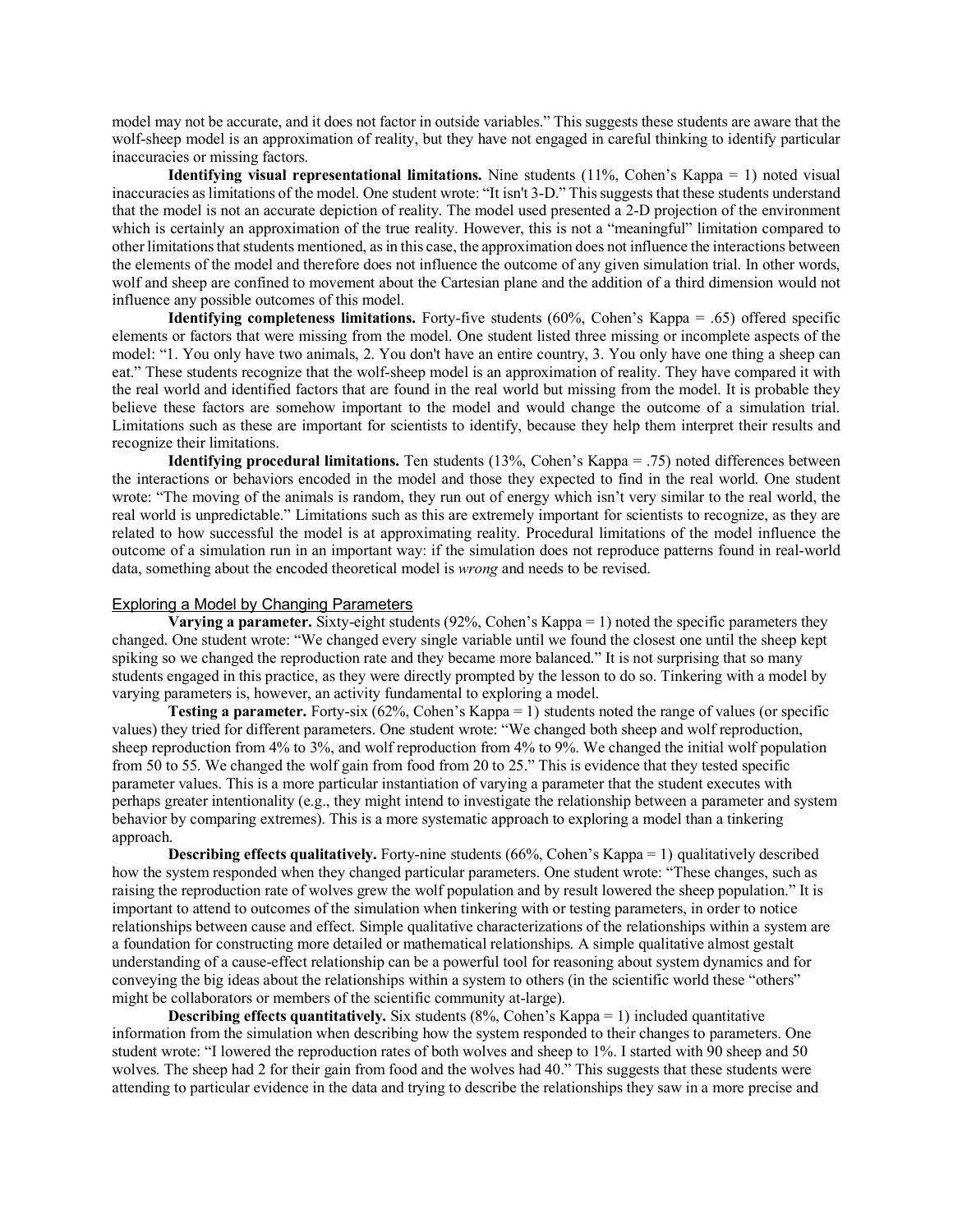mathematical way. Note that while this practice is similar to "testing a parameter," it requires students to attend to model outcomes, not just input parameters.

**Describing the evolution of a system over time.** Ten students (14%, Cohen's Kappa = 1) described how the system progressed over time. One student wrote: "I actually didn't change anything and just clicked go, after watching the graph and the animation for 884 ticks it seemed to be stable, grass goes up sheep begin to go up, sheep go up wolves go up. grass goes down sheep go down and wolves will go down too." This is an important part of exploring a simulation: letting it run and observing how it changes over time. Complex systems such as the one represented by this ecosystem model, are dynamic systems–they exhibit patterns of change over time. Important changes can only be observed if simulations are run over a long enough period. Describing behavior as it changes over time can lead to recognizing important patterns.

**Explaining reasoning.** Forty-nine students (66%, Cohen's Kappa = .60) provided explanations for why changing a particular parameter resulted in a system outcome. One student wrote: "I made these changes because the sheep population was growing too large. This caused the wolf to eat more, then reproduce more. Then eventually the sheep would die off, causing the wolfs to die off." Explanations such as this convey the students' reasoning and suggest that they are not only attending to cause and effect, but that they are going one step further and trying to make sense of the relationship between cause and effect – a fundamental activity of science.

**Strategizing.** Thirty-nine students (53%, Cohen's Kappa = .74) wrote responses that showed evidence of goal-directed or planned behavior. One student wrote: "I changed the reproduction rate because the wolves started to spike so I figured the wolf reproduction was too high." This suggests the student was drawing on a hypothesis about the relationship between reproduction rate and population size to make decisions about changing parameters, strategically.

**Comparing across multiple trials.** Fourteen students (19%, Cohen's Kappa = .62) gave responses that were evidence they ran the simulation over multiple trials and compared results across those. One student wrote: "I changed the reproduction rate for each organism and changed the initial amount of each. It was difficult to get the things exactly right but I got close my closest was 228 ticks." When exploring a model to learn more about the dynamics of, or test a hypothesis regarding, a complex system, it is important to observe more than one simulation run. This is because complex systems are inherently random and the results of changing a parameter vary over different simulation trials. A pattern of cause-effect relationships will hover around an average tendency, but this average tendency may not be exactly embodied in one (or several) simulation trials. So, if a student only runs one trial, they may have a misguided impression of a pattern in system behavior. It is also a good idea to run multiple trials in order to systematically compare the effects of different parameter values on system behavior.

## Research Question 2: Exploring Connections Between CT-STEM Practices

Using ENA, our team identified the most frequent individual student networks of CT-STEM practices using students' responses to prompt 1 and prompt 2. To answer research question 2, we characterize and exemplify each network of students' CT-STEM practices with data.

#### Identifying Model Limitations

The first question asked students: "*Describe 3 limitations of using a model like this to make predictions about what could happen in the real world*." Thirty-nine students (53%) had discourse networks which consisted of zero connections (not pictured). Eleven students (15%) had discourse networks which consisted of one link between General Issues and Completeness (Figure 1). We interpreted a link between General Issues and Completeness as a student claiming the model was incomplete and then listing general issues related to a lack of completeness. For example, one student responded, "In the real world there are more variables like day to day weather, other predators, hunters and so many other things that could affect their habitat." This student claimed the model was incomplete ("In the real world there are more variables like day to day weather...") and concluded with a general statement ("...and so many other things that could affect their habitat.").



Figure 1. The second most frequently occurring discourse network for prompt 1 which consists of one connection between General Issues (Identifying general limitations) and Completeness (Identifying completeness limitations).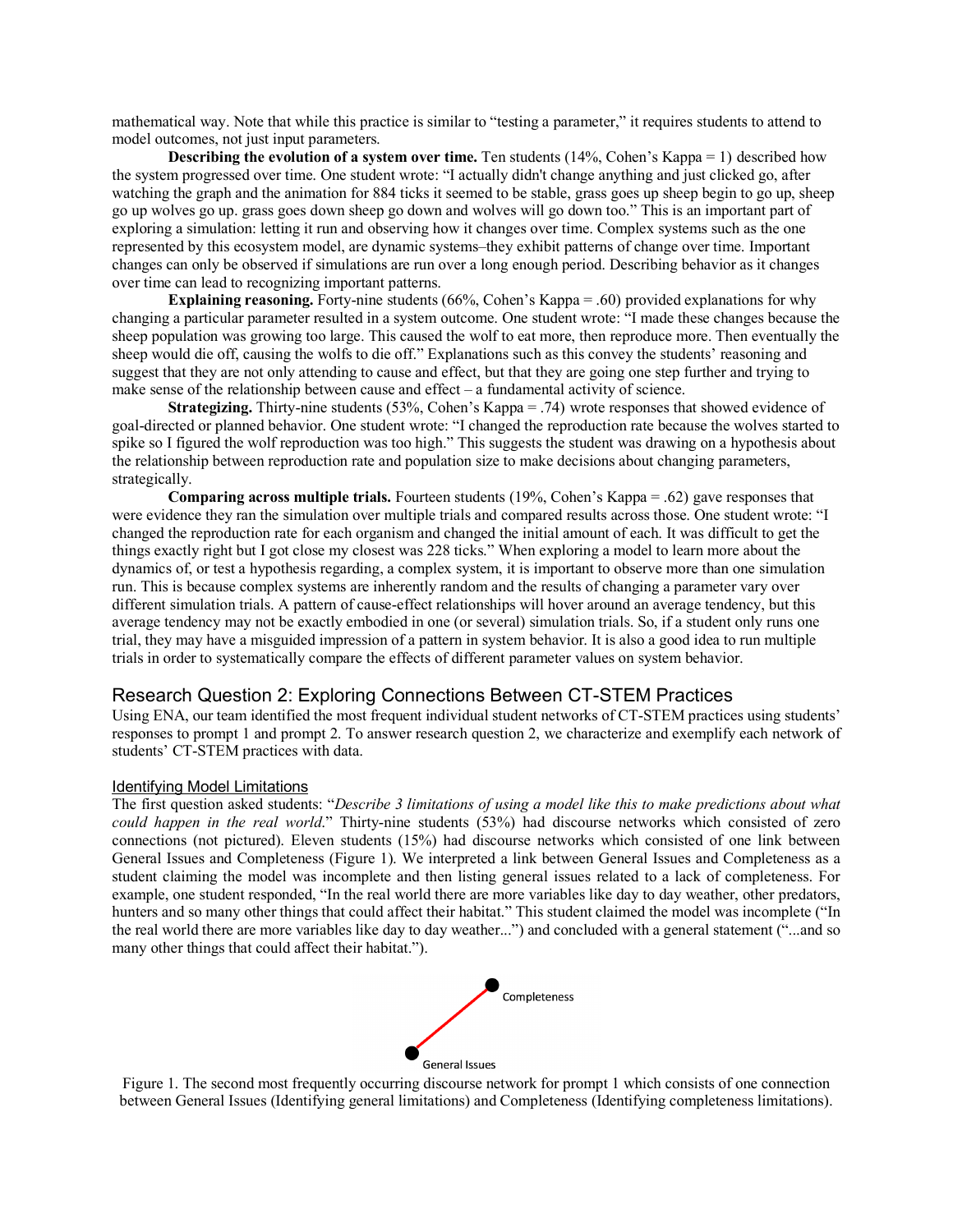Of the remaining students, two had a network that consisted of links among General Issues, Completeness, and Procedural Limitations (Figure 2). For example, one student provided a variety of limitations of the model: "Nature isn't a perfect system so it won't be completely accurate. There is more than one type of predator and more than one type of prey. Weather isn't taken into account in this model." This student identified procedural limitations ("Nature isn't a perfect system"), provided a general statement related to such procedural limitations ("so it won't be completely accurate"), and then claimed that the model was incomplete ("There is more than one type of predator and more than one type of prey. Weather isn't taken into account").



Figure 2. The discourse network with the most connections for prompt 1 which consists of connections among General Issues (Identifying general limitations), Completeness (Identifying completeness limitations), and Procedural Limitations (Identifying procedural limitations).

#### Exploring a Model by Changing Parameters

This question had two parts and asked students: "*Which specific variable(s) did you change and how did you change them?*" and "*Explain why you made these changes. How do you think these changes helped to stabilize the ecosystem?*" Ten students (13%) had discourse networks which consisted of zero connections (not pictured). Eight students (11%) had discourse networks which consisted of one link between Varying Parameters and Testing Parameters (Figure 3). For these eight students, this link occurred in the first part of the question; these students did not make any links in the second question. We interpreted a link between Varying Parameters and Testing Parameters as being able to vary parameters and then provide specific values for testing. For example, one student responded, "the variables that we changed was the grass regrowth time to 50" which coded for both Varying Parameters and Testing Parameters. For the second part of the question, the same student responded, "Because the grass is like the most important part to keep the system alive," which did not contain any co-occurrence of codes and thus, did not appear in the network representation.





Out of the remaining students, one had the most connected network which consisted of links among Comparison, Reasoning, Describing Effects Qualitatively, Strategy, Varying Parameters, and Testing Parameters (Figure 4). This student linked between Varying Parameters and Testing Parameters in the first part of the question. In the second part of the question, the student again connected Varying Parameters and Testing Parameters (hence, the link is thicker in the network representation), but also added Comparison, Reasoning, Describing Effects Qualitatively, and Strategy. The student's response to the first part was, "I changed the initial number of sheep to 150 and the initial number of wolves to 75," and his response to the second part was "I made these changes from trial and error. I switched them so that the wolves and sheep wouldn't die out so quickly, so giving them a greater initial population helped, while the reproduction percentage kept the populations balanced." The student explained the use of a "trial and error" strategy "so that the wolves and sheep wouldn't die out so quickly," which was a qualitative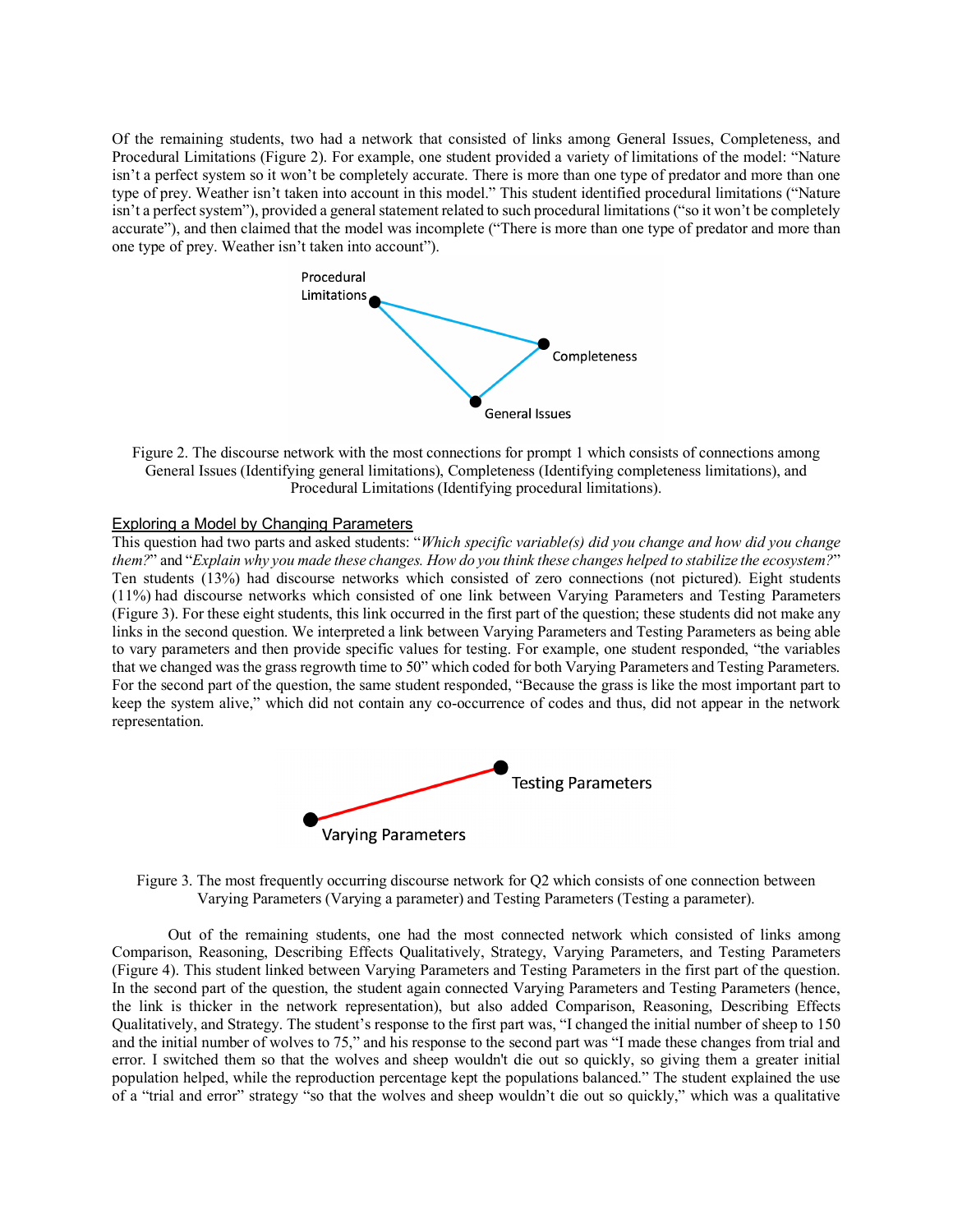description of the effects and a comparison of the predator and prey populations. The student's reasoning for those actions were that "a greater initial population helped, while the reproduction percentage kept the populations balanced."



Figure 4. The network with the most connections for prompt 2 which consists of connections among Comparison (Comparing across multiple trials), Reasoning (Explaining reasoning), Describing Effects Qualitatively, Strategy (Strategizing), Varying Parameters (Varying a parameter), and Testing Parameters (Testing a parameter).

## **Discussion**

In this study, we examined student responses to two prompts given in one CT science lesson which introduced students to predator-prey dynamics through exploration of computational models. Through a grounded analysis, we identified emergent student CT-STEM practices and classified them within the *Modeling and Simulation* strand of our theoretical taxonomy. We then analyzed patterns of co-occurrences of these practices-in-use and represented these co-occurrences as discourse networks using ENA. Such networks allowed us to shed light on characterizing student CT-STEM practices in terms of the relationships among students' CT-STEM practices-in-use and varying levels of expertise regarding their synergistic use. Our results showed that students brought a variety of informal CT-STEM practices to accomplishing tasks within a computational biology lesson and that they drew on multiple practices while working on particular tasks within the predator-prey lesson.

We found that students engaged in practices relevant to *identifying model limitations*, including identifying general, representational, completeness and procedural limitations. We found that the majority of students noted general model limitations and missing elements, while very few students noted inaccuracies regarding visual representations or inconsistencies between the behavior of model elements and that of their real-world counterparts. We found that students engaged in practices relevant to *exploring a computational model*. These practices included varying parameters by tinkering, testing particular parameters, describing the effects of changing parameters in both qualitative and quantitative terms, describing the evolution of a model over time, explaining their reasoning for a system's behavior in response to changing a parameter, approaching their exploration of a model strategically, and comparing simulation results across multiple trials. All students varied parameters and most tested specific parameters. The majority of students qualitatively described the relationship between changing a parameter and its effect on the system behavior and explained their reasoning for why the cause-effect relationship made sense. A majority of students also showed evidence of approaching their exploration of the model strategically. Taken together, these findings suggest that participating students brought many informal practices to their learning that can be developed into more sophisticated CT-STEM practices (Smith, diSessa & Roschelle, 1994).

Our network analysis revealed a range of complexity in students' patterns of practices-in-use, from students who drew on very few practices to students who drew on numerous practices to respond to a particular sense-making task. The supporting qualitative analyses of these networks indicated that students with more highly connected networks (i.e., students who drew on more practices to accomplish a task) provided more sophisticated, detailed responses to the assessment prompts. This suggests that as students develop more complex and meaningful patterns of practices-in-use, they may develop more highly and meaningfully connected representations of understanding (diSessa, 1993). We argue that the networks we presented represent patterns of practices-in-use at varying levels of expertise and could be used to model and understand developmental trajectories of student CT-STEM practices.